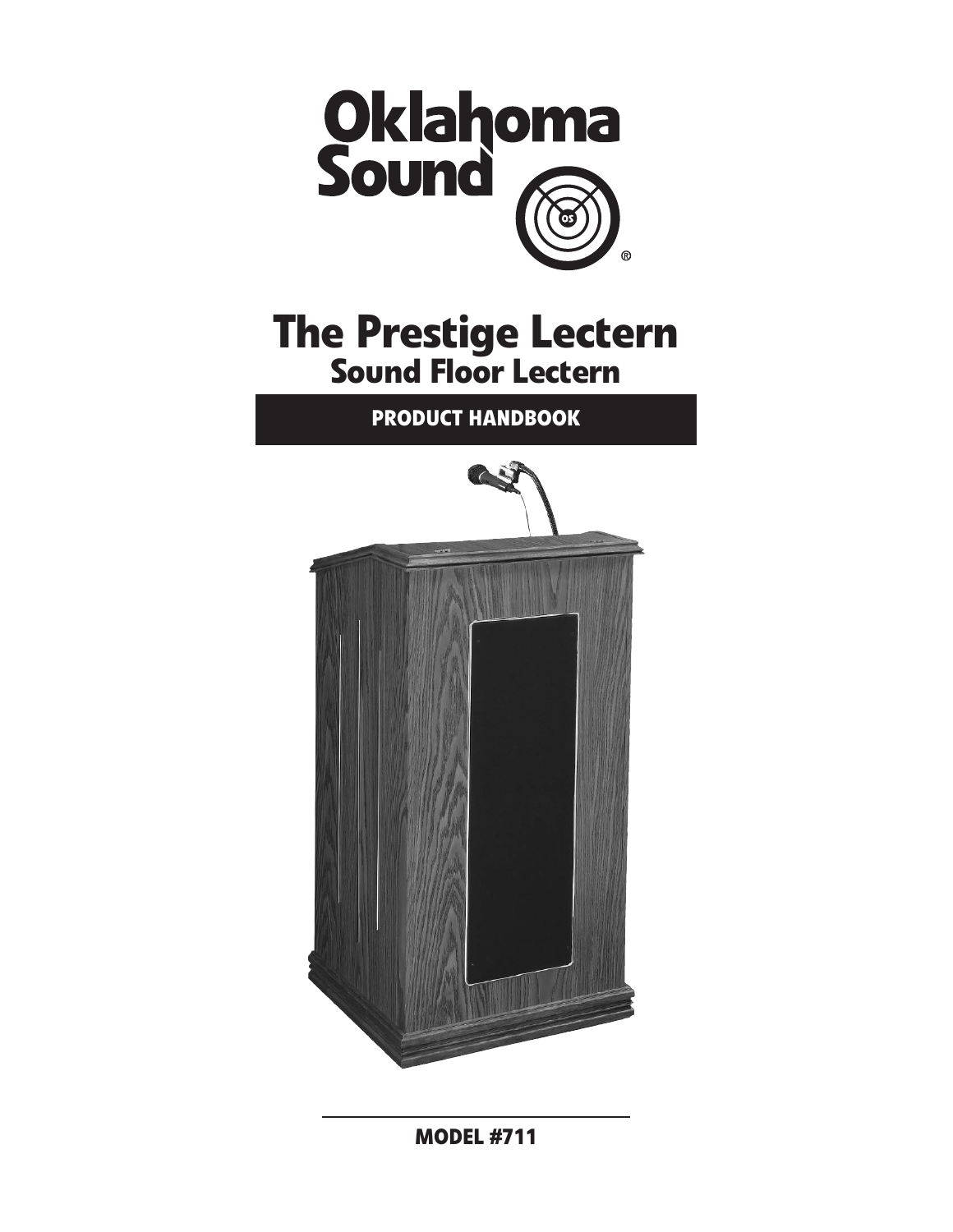## **Introduction**

#### **The Prestige Lectern - Model 711**

A beautifully handcrafted podium that commands a dignified presence. Wide reading surface illuminated by a recessed fluorescent lamp; also features surface mounted digital timepiece. Self-contained solid-state multimedia amplifier offers three mics and one line for CD / Tape play. Now also includes wireless options built-in. Two line out jacks provide expansion possibilities for additional speakers and tape recording; and sound may be customized via the full range tone controls. Unit moves easily on four concealed easy roll casters; two locking. Colors: Walnut, Light Oak, Medium Oak or Mahogany.

Dimensions: 52"H x 26"W x 20"D.

#### **CARE OF YOUR CABINET**

All exterior and interior exposed surfaces are veneer covered as well as edges in matching patterned melanine material. To refresh the appearance, wipe the surface with a cloth soaked lightly in furniture oil. Avoid speaker grill area. Your cabinet will look as good as new.

#### **Technical Specifications**

| Power Output 50W RMS at 10%THD             |  |
|--------------------------------------------|--|
|                                            |  |
| Aux  150 mV>220K                           |  |
| Frequency 100HZ-25KHZ                      |  |
| Response +3dB                              |  |
| Power Supply 110-120V ohms DC 10.8 12V     |  |
| Fuse 2A normal                             |  |
| Output 8 ohms                              |  |
| Wireless Frequency 187,8275 MHZ 187,190MHZ |  |

#### **Accessories**

Handheld mic; clip-on mic; gooseneck; Shockmount mic holder; digital clock

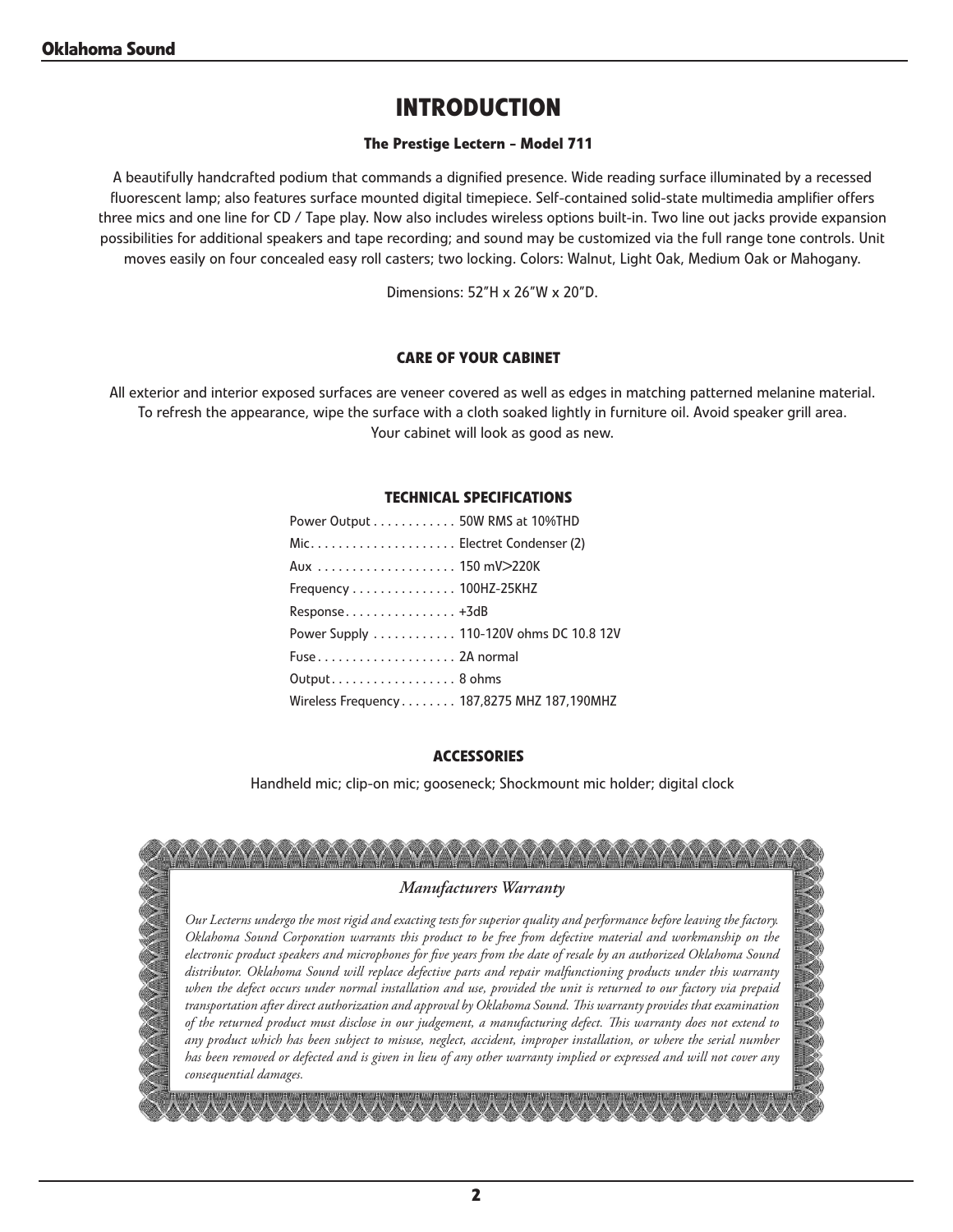

#### **700 SERIES wireless AMPLIFIER OPERATING INSTRUCTIONS**

#### **Operating Precautions**

Before operating the amplifier, be sure you fully understand all instructions and features of the amplifier. DO NOT turn amplifier on until all input and output connections have been made. NEVER replace fuses unless power is off.

#### **Microphone Input Connection**

The microphone input accepts 1/4" phone jack. Do not position microphone next to or facing speakers. This may cause acoustic feedback.

#### **Wireless Operation**

Turn on the power on both the wireless receiver and wireless mic., making sure both are set to matching channels, either "A" or "B".

#### **Auxiliary Input**

One auxiliary input is provided for radio tuner, tape recorder, CD player or multi-media equipment. Output level is adjusted by the auxiliary volume control.

#### **Tone / Equalization Controls**

The Low and High frequency controls are similar to the bass and treble controls found on most stereo systems. Optimum tone is achieved by first setting both knobs halfway; adjust Low and High frequency controls to suit environment.

#### **Auxiliary / Line Out**

Connect additional speaker line to navy line out connector of the amplifier. For maximum power transfer and to avoid amplifier overload, be sure that the total impedance of the speaker line matches the output impedance setting on amplifier. Be sure that speaker terminals are not shorted together by speaker line connecting cables. Can also be used for a recording device.

#### **Power Supply 12V DC Operation**

Connect a 12 volt rechargeable battery 5 amp (not included) to the battery input connector located on the panel of the amplifier (using 6' battery cable). Note the positive line is equipped with an in-line fuse, as this is the only polarity identifier. Be sure that the positive line (in-line fuse) is connected to the positive pole of the battery (Red terminal) and the negative line (no fuse) is connected to the negative pole (Black terminal). When lectern is plugged into a standard wall outlet, the battery will automatically recharge. Green indicator light illuminates during recharge mode.

#### **Precautions**

- Set Mic volume control on lowest when turning unit on.
- Ensure correct polarity for D.C. supply connections.
- Reverse connection will blow the fuse and may damage internal circuitry.
- Always replace fuse with specified rating.

#### **Removal and Installation of Amplifier**

If your amplifier has to be removed for servicing — follow these simple steps:

- 1) Disconnect A/C wall plug.
- 2) Remove 4 side screws two on each side panel under amp top.
- 3) Disconnect speaker wire at rear of amplifier.
- 4) Pack it into a strong box with ample cushioning and return to factory.
- 5) To install new amplifier reverse the above procedure.